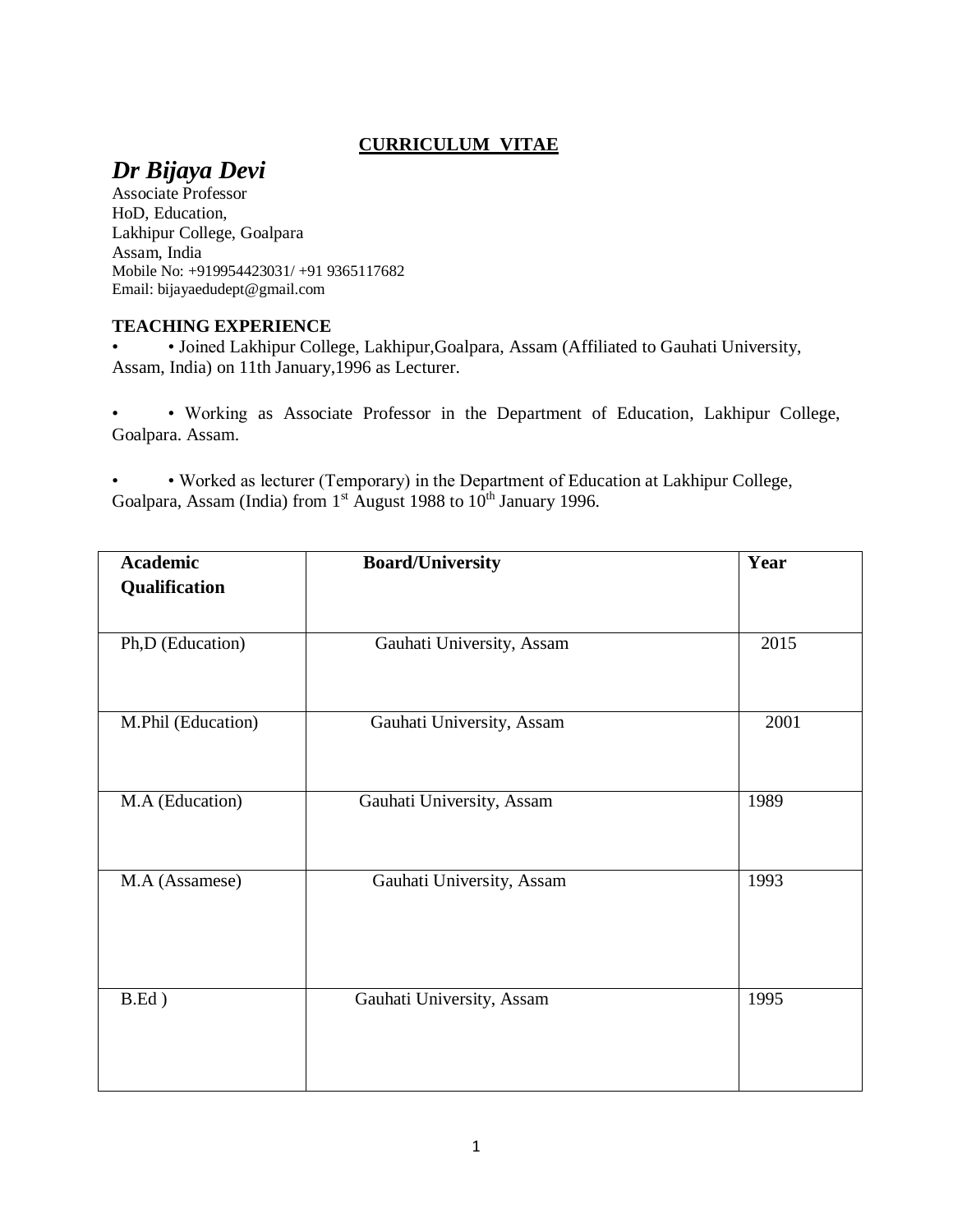| Pre-University     | Gauhati University, Assam         | 1983 |
|--------------------|-----------------------------------|------|
|                    |                                   |      |
|                    |                                   |      |
|                    |                                   |      |
| <b>High School</b> | Maj-Jakhili High School, Goalpara | 1980 |
|                    |                                   |      |
|                    |                                   |      |
|                    |                                   |      |

# **PUBLICATIONS**

#### **Text Books;**

- 1. Snatak Mahalar Shikshar Pandhhati aru Anusilan- ISBN-817331106-4, Lawyer's Book Stall, 2005
- 2. Snatak Mahalar Sikshakar Shiksha-ISBN 13:978-81-7331-174-1, Lawyer's Book Stall, 2008
- 3. Snatak Mahalar Sikshar Samasttatik Bheti- ISBN 13:978-81-7331-263-2, Lawyer's Book Stall, 2012
- 4. Snatak Mahalar Siksha Manobigyan-ISBN : 81-7331-297-4, Lawyer's Book Stall, 2013
- 5. Uchchatar Madhyamikar Siksha ( H.S 2nd year)- ISBN : 81-7331-301-6, Lawyer's Book Stall, 2013
- 6. Snatak Mahalar Sikshar Bheti- ISBN : 978-81-7331-407-0, Lawyer's Book Stall, 2019
- 7. Snatak Mahalar Sikshar Niti- ISBN : 978-81-7331-405-6, Lawyer's Book Stall, 2019
- 8. Snatak Mahalar Sikshar Manobigyanik Bheti- ISBN : 978-81-7331-406-3, Lawyer's Book Stall, 2019
- 9. Snatak Mahalar Koishor Manobigyan- ISBN : 978-81-7331-418-6, Lawyer's Book Stall, 2020
- 10. Uchchatar Madhyamikar Siksha (H.S 1<sup>st</sup> year) ISBN : 978-81-7331-423--0, Lawyer's Book Stall, 2021
- 11. Snatak Mahalar Educational Statistics and Practical- ISBN : 978-81-7331-426--1, Lawyer's Book Stall, 2021

# **Research Papers**

1.A study on the influence of parents' Education and Occupation on the academic performance of class –X students'(ISSN No. 2319-7366), Vol. 02, No. 02, 2013, pp. 113-119.

2. Impact of Gender and Locality on Academic Achievement (ISSN No. 2319-7366), Vol. 04, No. 02, 2013, pp. 68-75.

3. Impact of family's income on the academic performance of Tribal and non-Tribal adolescent students-with special reference to Goalpara District (ISSN No. 2319-7366), Vol. 01, No. 04, 2015, pp. 53-59.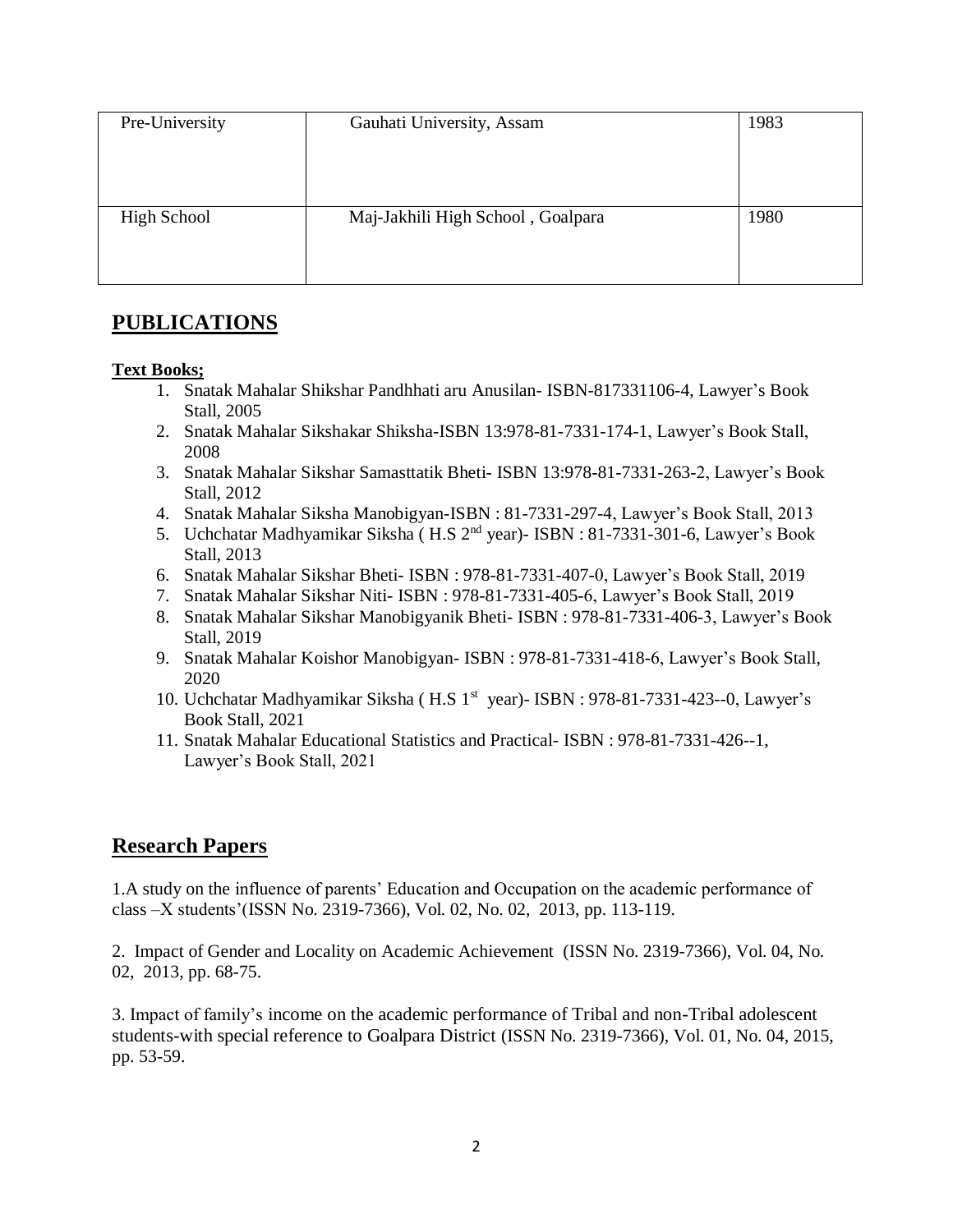## **Minor Research Project**

The Impact of Socio-Economic Status on Mental Health of Adolescent Students'-with special reference to Goalpara District, **Funding Agency- UGC, Period-2012-2014.**

### **Refresher/ Orientation**

- 1. Refresher Course---  $24<sup>th</sup>$  Mar-13<sup>th</sup> April/2002 UGC-Academic Staff College (GU)
- 2. Orientation Course—29<sup>th</sup> Nov-12<sup>th</sup> Jan/2006- UGC- Academic Staff College (GU)
- 3. Refresher Course---  $29<sup>th</sup> Nov -19<sup>th</sup> Dec/2010 UGC-Academic Staff College (GU)$
- 4. Refresher Course--- 14<sup>th</sup> Nov-3<sup>rd</sup> Dec/2011 -UGC- Academic Staff College, Aligarh Muslim University (UP)
- 5. **Short-Term Course**-14<sup>th</sup> Nov -20<sup>th</sup> Nov/2016- UGC sponsored-HRDC, Gauhati University

| <b>Seminars (presented paper):</b> |  |  |  |
|------------------------------------|--|--|--|
|------------------------------------|--|--|--|

| SL.                     | Title of the paper         | <b>Title of</b>               | <b>Organised by</b>  | Level      |
|-------------------------|----------------------------|-------------------------------|----------------------|------------|
| N <sub>0</sub>          |                            | <b>Seminar/Conference</b>     |                      |            |
| $\mathbf{1}$            | Problems and remedies      | Impact of education on        | Dept of Education,   | <b>UGC</b> |
|                         | on enrolment of Tribal     | socio-economic                | Dudhnoi College      | sponsored- |
|                         | students at Primary level  | development of Tribal         |                      | National   |
|                         |                            | people of Assam-with spl      |                      |            |
|                         |                            | ref to goalpara dist, Jan 10- |                      |            |
|                         |                            | 11/1998                       |                      |            |
| $\overline{2}$          | Problems of Public         | <b>Student Enrolment:</b>     | <b>Assam College</b> | Regional   |
|                         | <b>Funded Education</b>    | Problems of Public            | teachers             |            |
|                         |                            | Funded Education in           | Association,         |            |
|                         |                            | Assam, $20^{th}$ Jan/2009     | Goalpara Zone        |            |
| 3                       | A study of the attitude of | Integrating society           | <b>Statistics</b>    | <b>UGC</b> |
|                         | educated Muslim            | through education and         | Department,          | sponsored- |
|                         | women towards women        | research for sustainable      | Dudhnoi College,     | National   |
|                         | empowerment in             | development: various          | Goalpara             |            |
|                         | Lakhipur Town,             | approaches, 21 -22            |                      |            |
|                         | Goalpara                   | Dec/2012                      |                      |            |
| $\overline{\mathbf{4}}$ | Human Rights               | Human Rights and              | Dept of Political    | <b>UGC</b> |
|                         | Education for the          | Humanity in Emerging          | Science &            | sponsored- |
|                         | children below 14 yrs of   | Globalized World, $1st$ &     | History, Habraghat   | National   |
|                         | age with spl ref to        | $2nd$ Feb/2014                | Mahavidyalaya,       |            |
|                         | Lakhipur College           |                               | Krishnai, Goalpara   |            |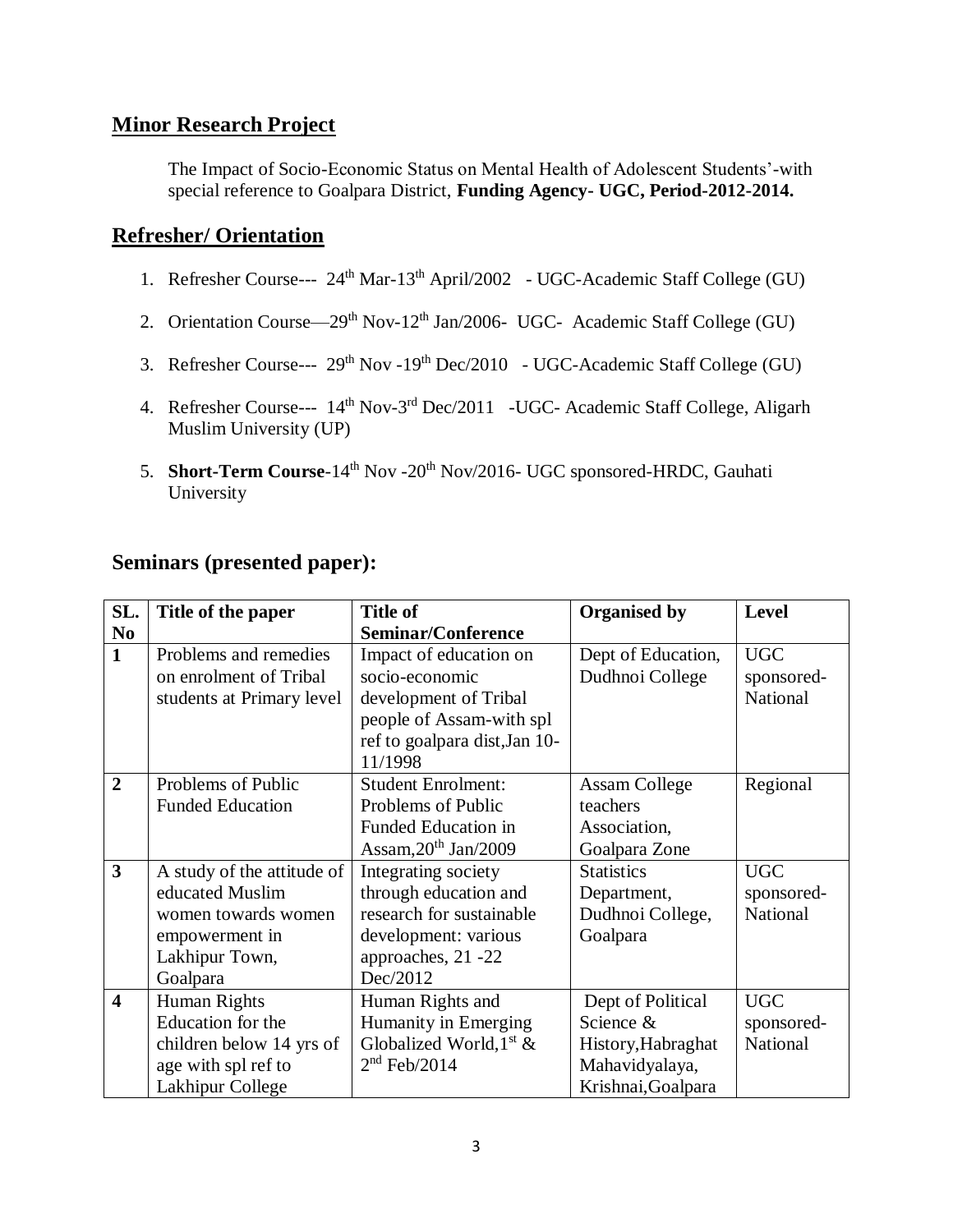| 5 | Parental attitude towards | Role of Politics and                         | Dept of Political       | <b>UGC</b>      |
|---|---------------------------|----------------------------------------------|-------------------------|-----------------|
|   | the Education of          | Education in the                             | Science &               | sponsored-      |
|   | Minority children-with    | development of Women                         | Education, Lakhipur     | <b>National</b> |
|   | spl ref to Lakhipur town  | <b>Status of Minority</b>                    | College, Goalpara       |                 |
|   | of Goalpara Dist          | Community, $6^{\text{th}}$ & $7^{\text{th}}$ |                         |                 |
|   |                           | Oct/2015                                     |                         |                 |
|   |                           |                                              |                         |                 |
| 6 | Role of Self-Help         | Poverty Beyond Borders,                      | Research Forum,         | <b>ICSSR</b>    |
|   | Groups to eradicate       | 10-12 Feb/2016                               | <b>Pramathesh Barua</b> | Sposored        |
|   | poverty                   |                                              | College, Gauripur,      | International   |
|   |                           |                                              | Assam                   | Seminar         |

# **Seminars/ Workshops/conferences (participated)**

| Sl.No                   | <b>Title of Seminar/Conference</b>     | <b>Organised by</b>                 | Level                    |
|-------------------------|----------------------------------------|-------------------------------------|--------------------------|
| $\mathbf{1}$            | The Role of Education for Socio-       | The Department of                   | Regional                 |
|                         | Economic Development of SC/ST          | Education, Bikali                   |                          |
|                         | People                                 | College, Dhupdhara,                 |                          |
|                         |                                        | $18^{th}$ Jan/2003                  |                          |
| $\overline{2}$          | National Workshop on recent trends     | Dept of Statistics &                | UGC sponsored            |
|                         | application of statistical methods in  | <b>IQAC</b> of Dudhnoi              | workshop                 |
|                         | social science research, & the role of | College, $3rd$ Dec/2005             |                          |
|                         | IQAC in maintaining the quality        |                                     |                          |
|                         | education in the under graduate        |                                     |                          |
|                         | colleges                               |                                     |                          |
| 3                       | National Seminar on North East India   | Gauhati University                  | <b>National Seminar</b>  |
|                         | as Diverse Tribal Language Belt        | <b>Institution of North</b>         |                          |
|                         |                                        | East Studies, 4th                   |                          |
|                         |                                        | Feb/2011                            |                          |
| $\overline{\mathbf{4}}$ | National Seminar on Violation of       | Human Rights Study                  | <b>UGC</b> Sponsored     |
|                         | Human Rights is a Threat to Humanity   | Centre, Bikali                      | <b>National Seminar</b>  |
|                         |                                        | College, 30 <sup>th</sup> July/2011 |                          |
| 5                       | National Seminar on Education for      | Department of                       | <b>National Seminar</b>  |
|                         | Human Resource development in the      | Education, Gauhati                  |                          |
|                         | $21st$ Century                         | University, 5-6                     |                          |
|                         |                                        | April/2012                          |                          |
| 6                       | 4 <sup>th</sup> Women Convention       | <b>Assam College</b>                | Regional                 |
|                         |                                        | Teachers'                           |                          |
|                         |                                        | Association,                        |                          |
|                         |                                        | association with                    |                          |
|                         |                                        | Nagaon Morigaon                     |                          |
|                         |                                        | Zone, $5th$ May/2012                |                          |
| 7                       | Workshop on Research Methodology       | Department of                       | <b>UGC</b> Sponsored     |
|                         | and Preparation of Proposal            | <b>Staticstics</b> , Dudhnoi        | <b>National Workshop</b> |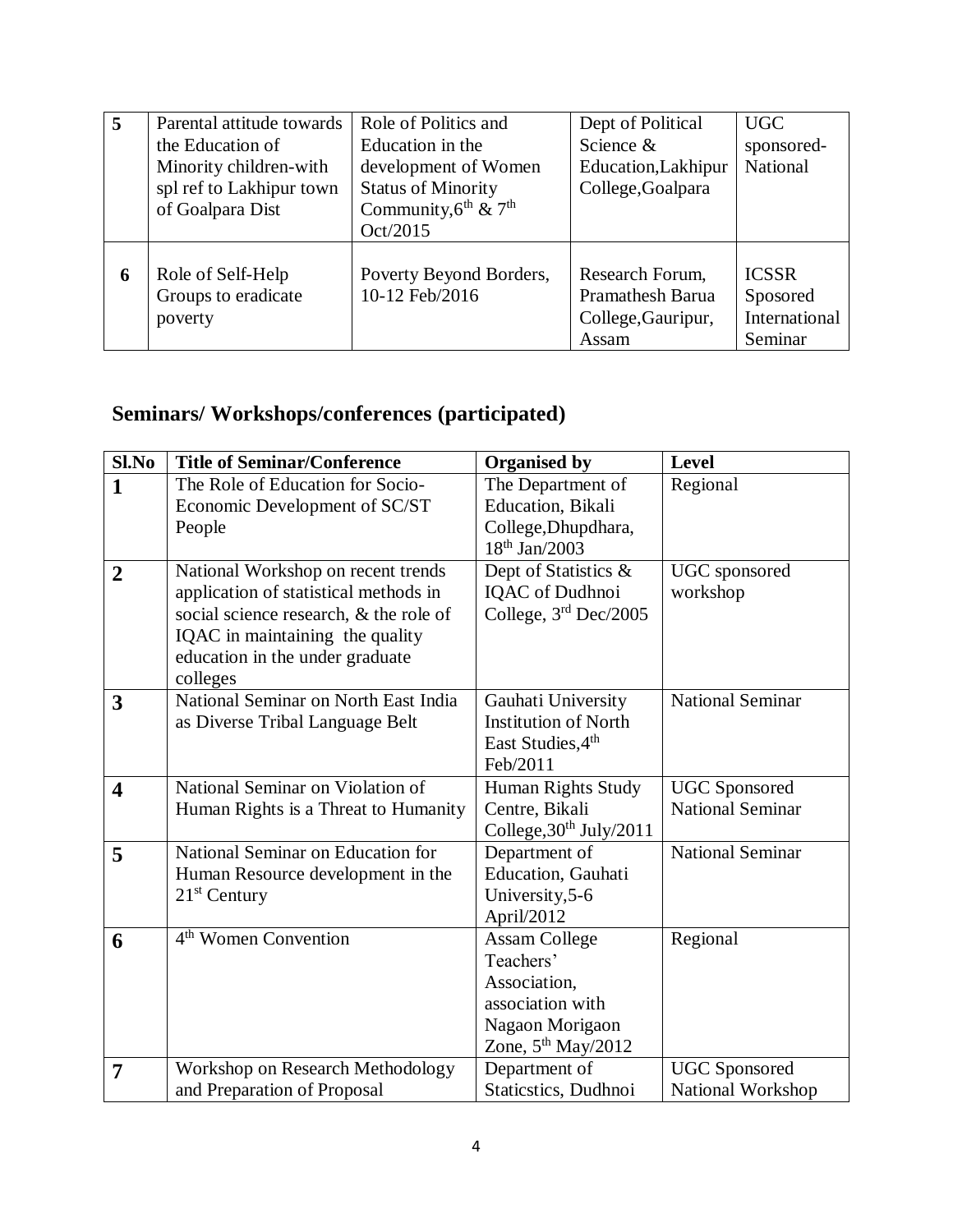|                  |                                     | College, $20th$     |          |
|------------------|-------------------------------------|---------------------|----------|
|                  |                                     | Dec/2012            |          |
| 8                | Workshop on Innovative ways to      | Women Cell, ACTA,   | Regional |
|                  | make teaching-learning process more | Goalpara Zone and   |          |
|                  | effective through creative art and  | DCTA, $30th$        |          |
|                  | drama                               | April/2015          |          |
| $\boldsymbol{Q}$ | Women convention                    | Women cell, ACTA in | Regional |
|                  |                                     | collaboration with  |          |
|                  |                                     | Kamrup B Zone &     |          |
|                  |                                     | Paschim Guwahati    |          |
|                  |                                     | Mahavidyalaya,2nd   |          |
|                  |                                     | Nov/2016            |          |

# **Articles:**

| Sl.No          | Name of the Journal/                        | Name of the Topic & Year                              |
|----------------|---------------------------------------------|-------------------------------------------------------|
|                | <b>Magazine/book</b>                        |                                                       |
| $\mathbf{1}$   | Rengani- Souvenir, All Assam                | Shishur sikshat sraban-darshan hajulir prayojaniyata, |
|                | Primary Teachers'                           | pp.29-32, 2005                                        |
|                | Association, Glp Dist                       |                                                       |
| $\overline{2}$ | Lakhipur College Magazine                   | Teacher education and its educative value, pp. 61-64, |
|                |                                             | 2005-06                                               |
| 3              | Mouth Piece ACTA, Goalpara                  | Sikshanusthanar murabbi aru prashikshan, pp21-24,     |
|                | Zone                                        | 2007-08                                               |
| $\overline{4}$ | Souvenir-44 <sup>th</sup> Junior Inter-dist | Yuba manasikatar bikashat khelar bhumika, pp. 7-9,    |
|                | <b>Volleyball Competetion</b>               | 2008                                                  |
| 5              | Shiksha Prabah, Assam                       | Asamat Madhyamik Shikshar Itihash, samasya aru        |
|                | Secondary education board                   | samadhanar upay, pp. 38-46, 2008                      |
| 6              | Mouth Piece ACTA, Goalpara                  | Nirdeshana Sewat Sikshanusthanar bhumika, pp. 1-3,    |
|                | Zone,                                       | 2009-10                                               |
| $\overline{7}$ | Manchhelengka-Souvenir,                     | Yuba ushringkhalata niyantranat noitik shikshar       |
|                | Rabha Baykho Utsav,                         | prayojaniyata, pp. 10-13, 2010                        |
| 8              | Mouth Piece ACTA, Goalpara                  | Shikshakata bittir babe Shiksha Manobigyan            |
|                | Zone                                        | Adhyayanar prayojaniyata, pp. 6-11, 2010-2011         |
| 9              | Nepali Souvenir"Hami"                       | Role of culture in integration, pp. 42-44, 2011       |
| 10             | Manchhelengka-Souvenir,                     | Samajar anushan niyantranat utsav parbanar prabhab,   |
|                | Rabha Baykho Utsav,                         | pp. 55-57, 2011                                       |
| 11             | 'Traomani Chamanchha"14 <sup>th</sup>       | Byaktir Jibanat samajajan prakriyar bhumika, pp. 262- |
|                | Annual conference of Rabha                  | 264, 2012                                             |
|                | Students' Union                             |                                                       |
| 12             | 'Mohan Bahi"-Mouth piece of                 | Rash Mahatsov- shishur noitik shikshar bikashat iyar  |
|                | Rash Mahatsov, Dudhnoi                      | bhumika, pp. 1-2, 2012                                |
| 13             | Manchhelengka-Souvenir,                     | Byakittar bikashat pariyalar bhumika, pp. 25-26, 2012 |
|                | Rabha Baykho Utsav,                         |                                                       |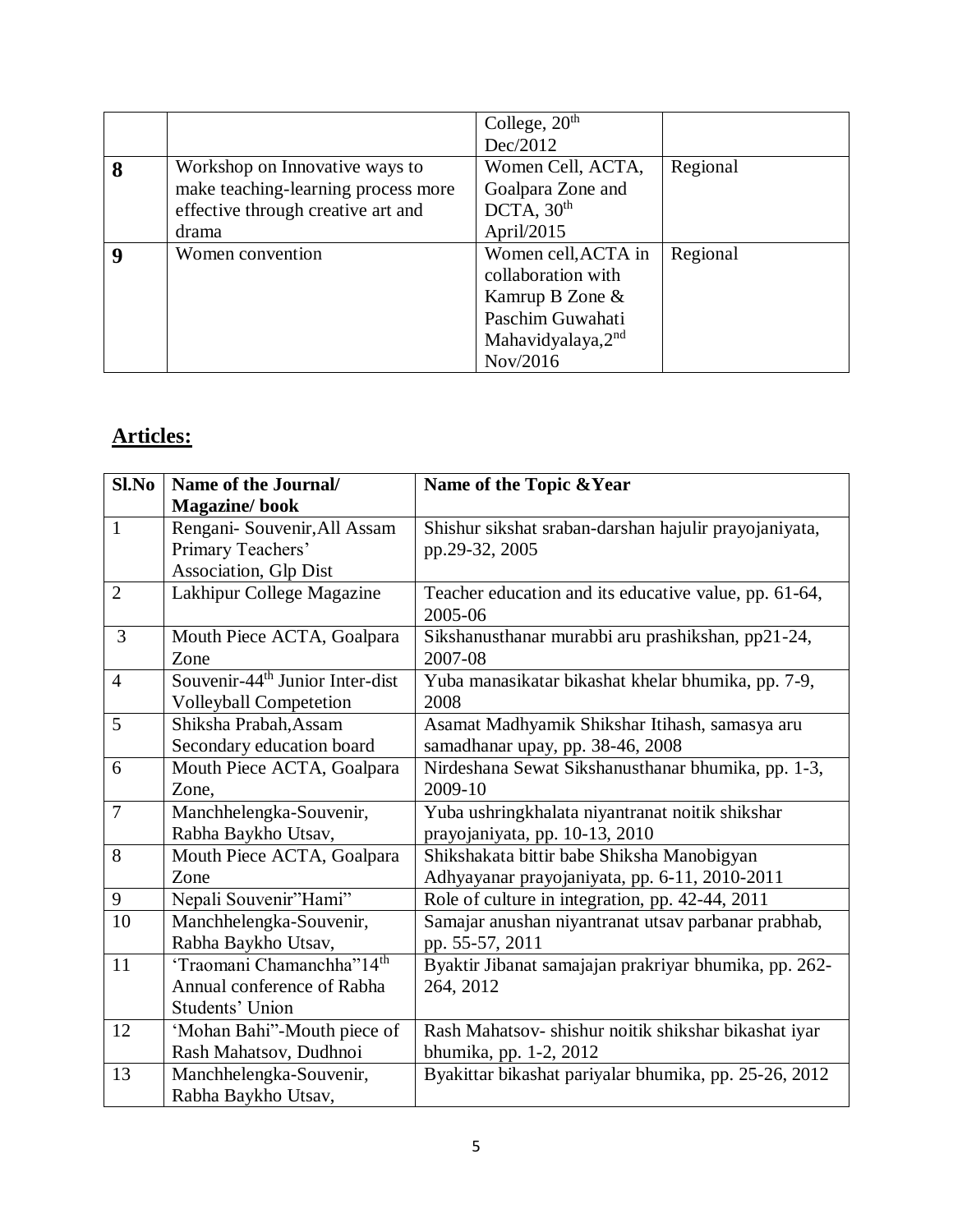| 14 | Lakhipur College Magazine                                                                             | Sikshak-shikarthir manasik swasthya rakshat<br>shikanusthanar bhumika, pp. 12-15, 2012-13                  |
|----|-------------------------------------------------------------------------------------------------------|------------------------------------------------------------------------------------------------------------|
| 15 | Mouth Piece ACTA, Goalpara<br>Zone                                                                    | Dampatya jibanat sahanshilata -samajajan: Samaj<br>shringkhalita karat iyar bhumika, pp. 30-31, 2012-13    |
| 16 | Journal of ACTA, Goalpara<br>Zone                                                                     | Shiksha danar prati Shikshakar daybadhhata, pp. 27-28,<br>2013-14                                          |
| 17 | Manchhelengka-Souvenir,<br>Rabha Baykho Utsav,                                                        | Sangskritik parampara rakshat utsov parbanar<br>bhumika, pp. 41-42, 2014                                   |
| 18 | Journal of ACTA, Goalpara<br>Zone                                                                     | Chhatra-Chhatrir pratibha bikashat Shikshakar<br>sahayogita, pp. 56-57, 2014-15                            |
| 19 | Nepali Souvenir"Hami"                                                                                 | Bhanu Bhakta Acharyar Janmadin Utjapan aru samaj<br>jibanat iyar prabhab, pp. 29=30, 2015                  |
| 20 | "Yuba Darshan"- Souvenir,<br>Goalpara Dist Brahman Samaj                                              | Jatiya sanghatit Yuba Samajar bhumika, pp. 22-23,<br>2015                                                  |
| 21 | Lakhipur College Magazine                                                                             | Gramya Jana- Jibanat Tathya- Prajukti bidyar prabhab,<br>pp.32-33, 2014-16                                 |
| 22 | Journal of ACTA, Goalpara<br>Zone                                                                     | Shikshthir shoikshik krititta labhat Shikshakar<br>aacharanar prabhab- ek abalokan, pp. 52-53, 2015-16     |
| 23 | "Goalparia Subas"-<br>Souvenir, 63rd ACTA<br>Conference                                               | Namanir anya ek Kamakhya dham-Jaybhumar<br>Kamakhyabari, pp. 126-129, 2016                                 |
| 24 | Journal of ACTA, Goalpara<br>Zone                                                                     | Manab Jibanat Samajajanar gurutta, pp. 26-27, 2016-17                                                      |
| 25 | "Byatikrami Jiban aru<br>Byatikrami Shaishab"All<br>Assam Moina Parijat 6 <sup>th</sup><br>Conference | Shukracharya Rabhar Jibani aru Karmaraji, pp. 111-<br>116, 2017                                            |
| 26 | " Prerana"Dudhnoi Shakha<br>Lekhika Samaroh,                                                          | Bartamanar prekshyapatat shishur prati matrir<br>dayittwa, pp. 66-69, 2018                                 |
| 27 | "Assamese Women"-status<br>and role in social<br>transformation-ACTA-Women<br>Cell                    | Social Status of Women in Assam, pp. 70-73, 2018                                                           |
| 28 | Journal of ACTA, Goalpara<br>Zone                                                                     | Shiksharthir saha- pathyakramik karjyasuchi rupayanat<br>shikshakar dayitwa aru kartabya, pp. 1-4, 2018-19 |
| 29 | Lakhipur College Magazine                                                                             | Samajar Bikashat Mahilar Bhumika, pp. 25=26, 2018-<br>2019                                                 |

# **Memberships**

- 1. Life member of All India Association of Educational Research ( Sl.No-1506)
- 2. Life member of Sanghati- an ISSN Journal ( ISSN-2319-7366)
- 3. Life member of Assam Educational aid Society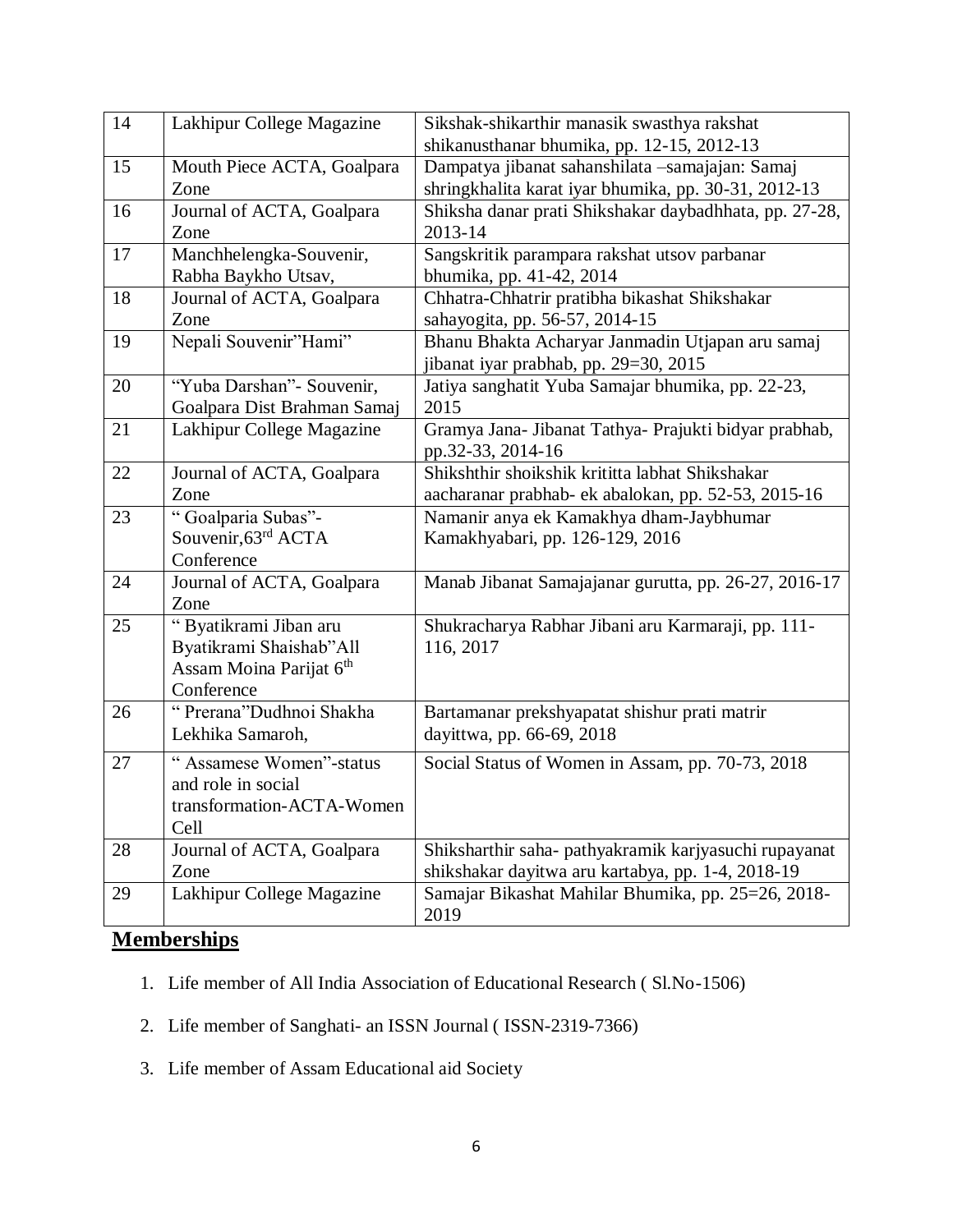- 4. Life member of Axom Sahitya Sobha-2016, Registration No. **17250**
- 5. Life member of Dudhnoi Shakha Sahitya Sobha- Registration No. **27250**

# **Other Activities**

- **1. Asstt.co-ordinator of UGC sponsored National Seminar-** Organized by Political Science &Education Department of Lakhipur College, Topic-Role of Politics and Education in the Development of Women Status of Minority Community, 6<sup>th</sup> & 7<sup>th</sup> Oct/2015
- **2.** Workshop Director: organized by Dudhnoi DIET- **Title of Lecture**: CPE programme of IGNOU- 6-11 May/2009—Regional level
- **3.** Workshop Director: organized by Patanjali Yog Samiti, Goalpara- **Title of Lecture**: Women empowerment- 21 march/2015—Regional level
- **4.** Workshop Director: Organised by Jnan- Bijnan Samittee, Assam, **Title of Lecture**: Role of parents' to all round development of child- 26-30 Dec/2015—Regional level

## **Administrative/Examination Experience:**

- 1. Secretary of Lakhipur college Teachers' Unit, Session-2007-2008
- 2. Convenor of Lakhipur College Women Cell,Session-2010-2011
- 3. Convenor of Goalpara District College Zone's Women Cell,Session-2011-2012
- 4. Head Examiner of  $5<sup>th</sup>$  semester, Zone Dudhnoi College/2013
- 5. Appointed as External Examiner of  $5<sup>th</sup>$  semester practical Examination/2013
- 6. Supervisory officer of  $5<sup>th</sup>$  semester exam/2014 at Agia College
- 7. Assistant coordinator of National Seminar/2015
- 8. Editor of abstract of National Seminar
- 9. Editor of college magazine
- 10. 12 years experience of HoD, Education
- 11. Question setter of Subject Education 5th semester (Major)/2017 from Gauhati University